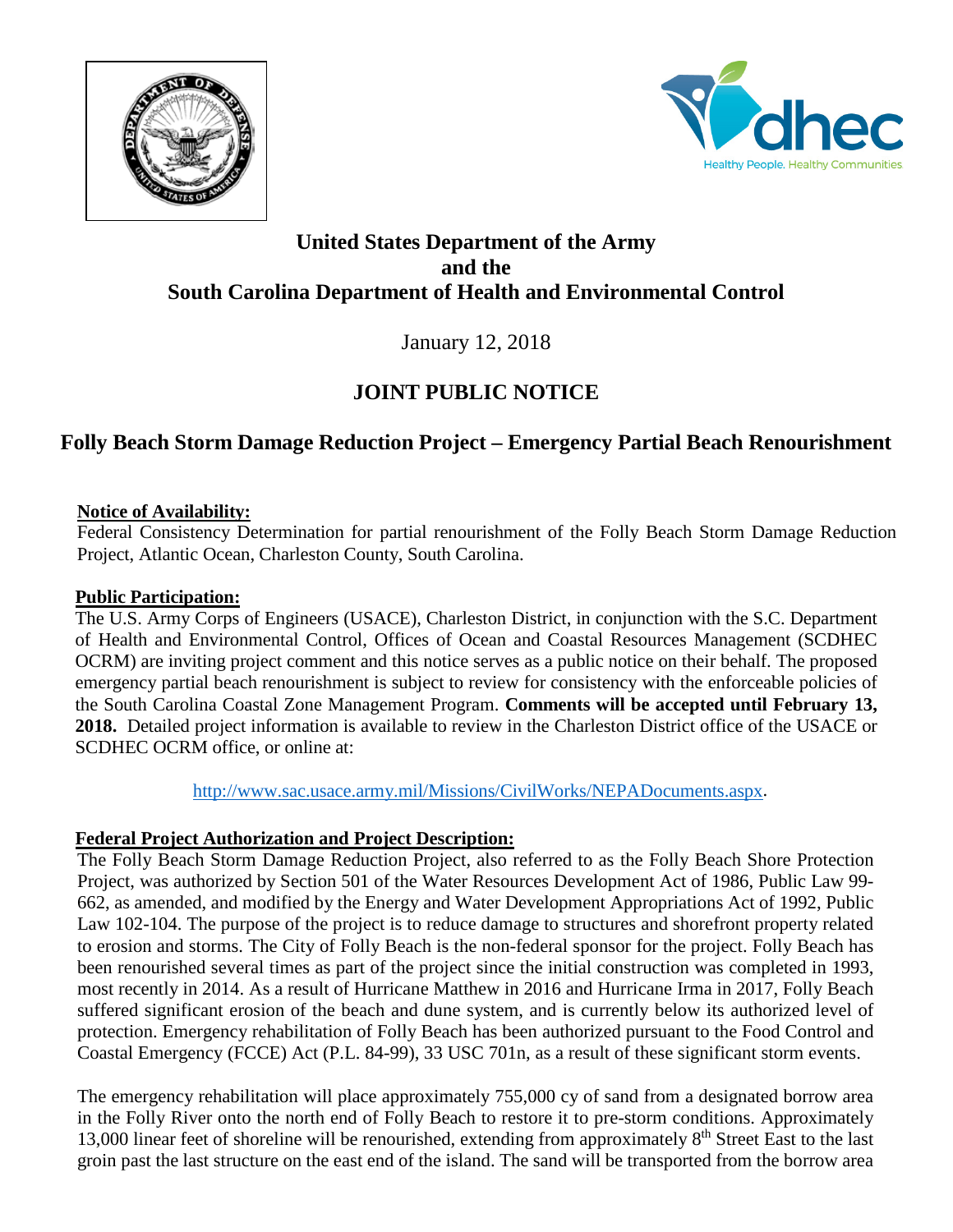in a pipeline through the Folly River to reduce impacts along the beachfront. The emergency rehabilitation is expected to take place in the general timeframe of January to September of 2018.

Depending on funding and other factors, the project also includes options to a) add an estimated 40,000 cy of sand from the borrow area to the nearby Bird Key Stono Seabird Sanctuary, a designated State Heritage Preserve for nesting seabirds; and b) add approximately 200,000 cy of additional material from the Folly River navigation channel to the same portion of the beach for additional rehabilitation.

An Environmental Assessment, Finding of No Significant Impact, Biological Assessment, and other environmental compliance documentation for the emergency rehabilitation of Folly Beach have been prepared. They are available for reference and comment at the website given above.

The USACE has provided SCDHEC with a determination that the proposed activity will be undertaken in a manner consistent to the maximum extent practicable with the enforceable policies of the South Carolina Coastal Zone Management Program (SCCZMP). Applicable enforceable resource policies of the SCCZMP include: (1) Wildlife and Fisheries Management, (2) Dredging, (3) Erosion Control, (4) Activities in Areas of Special Resource Significance, and (5) Beach and Shoreline Access. Comments are invited on the consistency of the project with the South Carolina Coastal Zone Management Program, pursuant to 15 C.F.R. § 930.42, regulations associated with the Federal Coastal Zone Management Act of 1972. The SCCZMP enforceable polices may be reviewed in detail:

[http://www.scdhec.gov/Environment/docs/OCRM\\_Policies\\_Procedures.pdf](http://www.scdhec.gov/Environment/docs/OCRM_Policies_Procedures.pdf)

#### **Project Maps:**